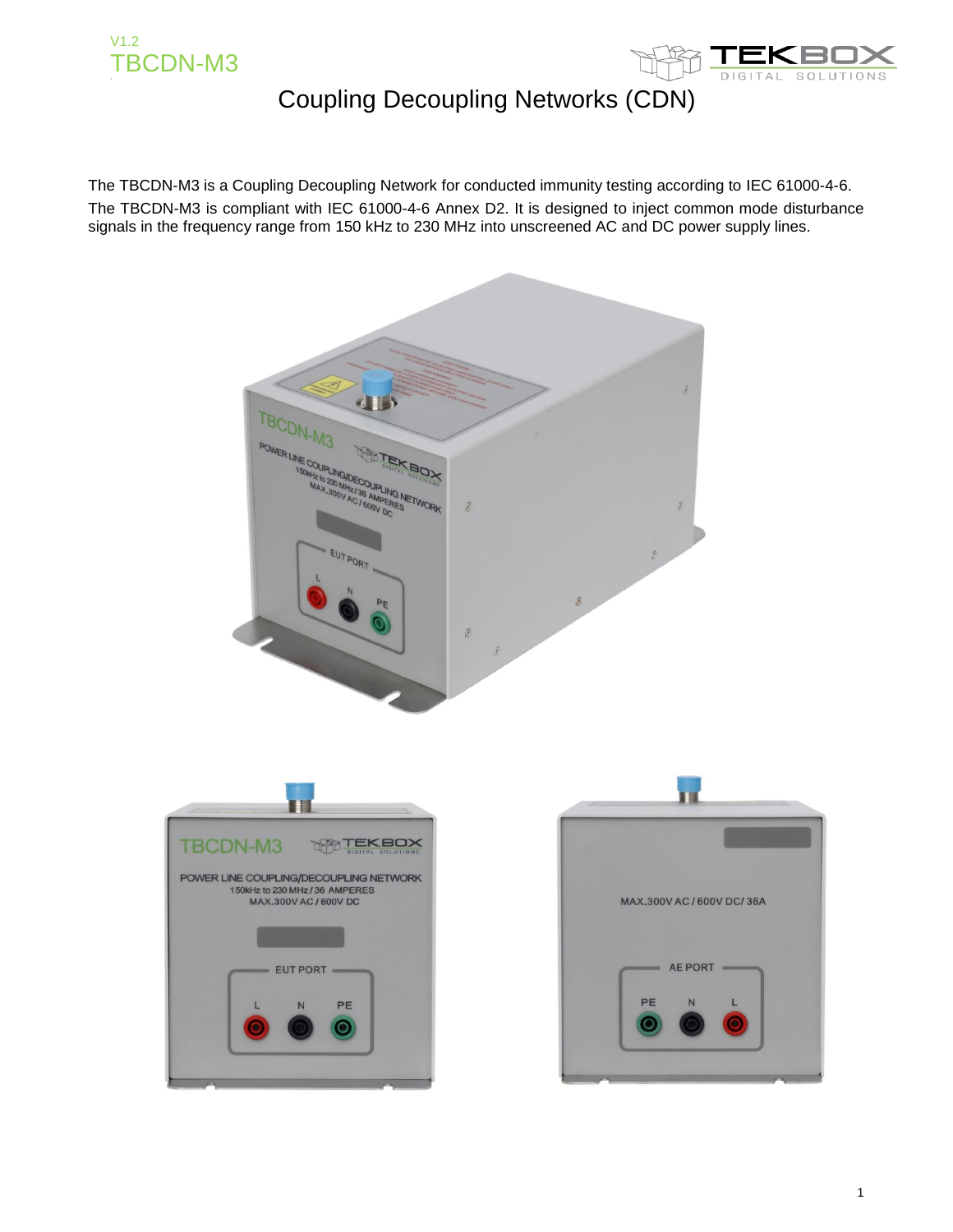



#### **1 Specifications**

| Maximum supply voltage:        | 300V AC, 600V DC                                                               |
|--------------------------------|--------------------------------------------------------------------------------|
| Maximum current:               | 36A                                                                            |
| Frequency range:               | 150 kHz - 230 MHz                                                              |
| Maximum RF input power:        | 6.5W CW                                                                        |
| Maximum RF input voltage:      | 32 V                                                                           |
| Common mode impedance:         | 150 kHz – 24 MHz: 150 Ω ± 20 Ω                                                 |
|                                | 24 MHz – 80 MHz: 150 Ω + 60 Ω / - 45 Ω                                         |
|                                | 80 MHz – 230 MHz: 150 Ω ± 60 Ω                                                 |
| <b>Voltage Division Ratio:</b> | 150 kHz – 80 MHz: 9.5 dB ± 1 dB                                                |
|                                | 80 MHz $-$ 230 MHz: 9.5 dB $+$ 3 dB $/$ - 2 dB                                 |
| RF input connector:            | $N$ – female                                                                   |
| EUT / AE connectors:           | 4 mm banana safety jacks, 4mm slots in base plate for GND connection           |
| Housing material:              | powder coated aluminium, stainless steel base plate                            |
| Dimensions:                    | 300 x 150 x 150 mm                                                             |
| Weight:                        | ca. 2.5 kg                                                                     |
| Included:                      | individual test protocol with voltage division ratio and common mode impedance |
| Optional accessories:          | 30mm adapter panel with shorting bars and BNC connector                        |
|                                | 50 $\Omega$ to 150 $\Omega$ N-male to N-female adapter                         |

#### **2 Informative schematic**

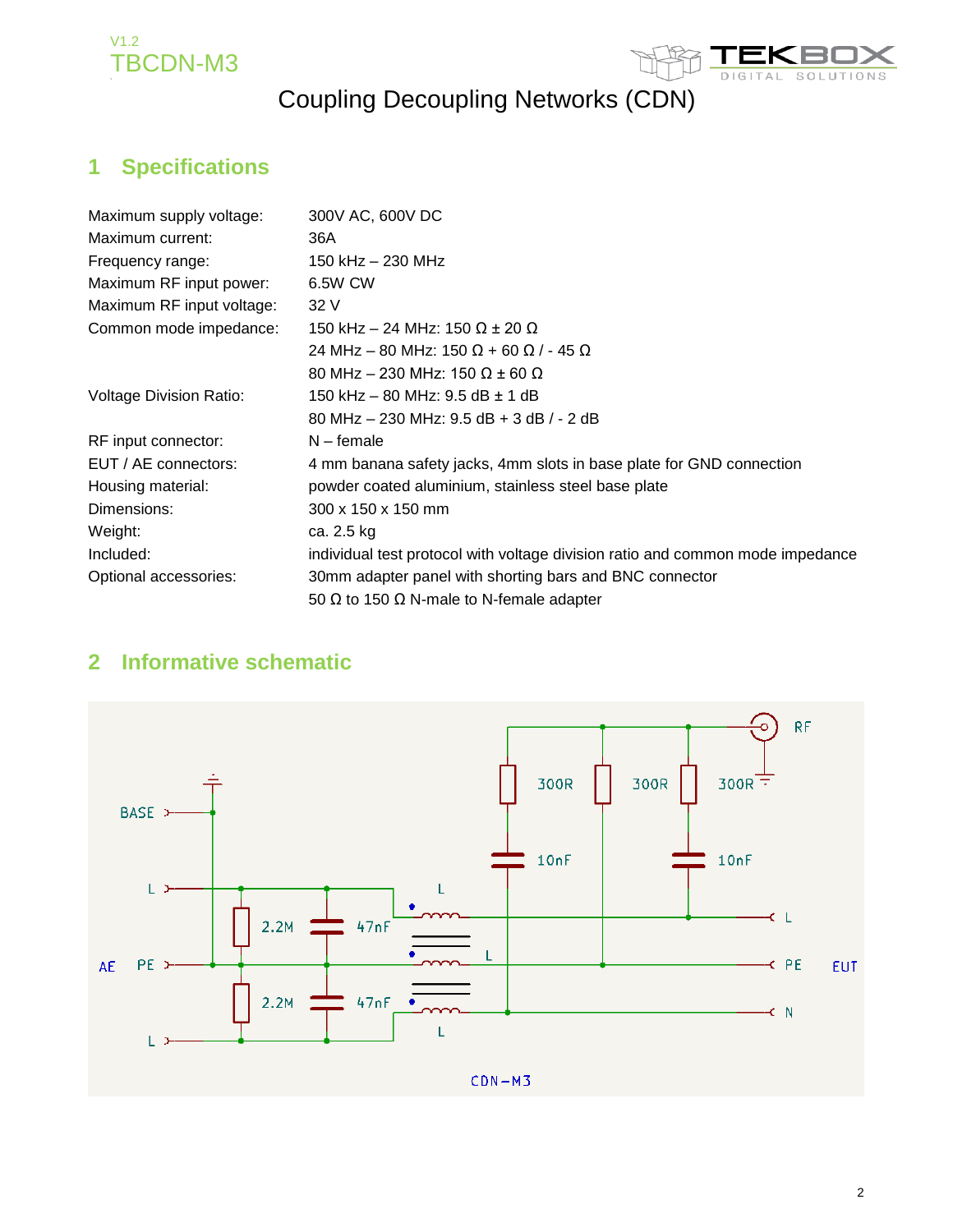V1.2 TBCDN-M3

# Coupling Decoupling Networks (CDN)



#### **3 Typ. EUT common mode impedance**



#### **4 Typ. Voltage Division Ratio**

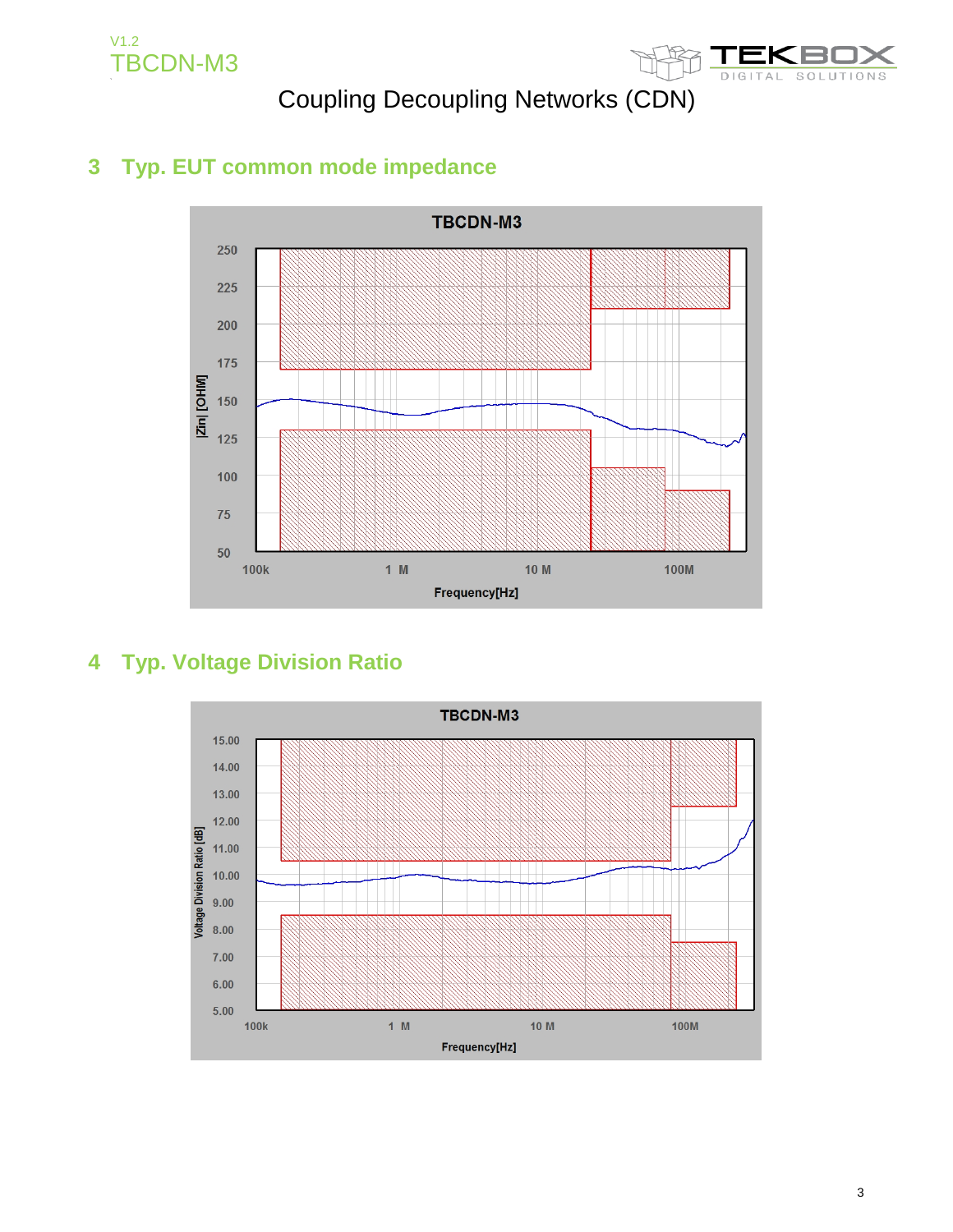V1.2 TBCDN-M3



### Coupling Decoupling Networks (CDN)

### **5 EUT Input Phase (common mode, informative)**



#### **6 Introduction**

Similar as LISNs being the central components for conducted emission testing, CDNs are essential for conducted immunity test set ups. CDNs are used to couple RF into cables.

Whereas the CISPR standards specify conducted emission measurements, IEC 61000-4-6 is the main standard for conducted immunity testing. IEC 61000-4-6 specifies three coupling devices:

- Coupling Decoupling Networks (CDN) Coupling via CDN is the most common test method. It requires least power. It is always used, when appropriate CDNs for the type of signal are available.
- EM Clamps The EM-Clamp is used, when a CDN is not possible, e.g. for shielded or complex cables. The clamp and the separate decoupling clamp are placed around the cable.
- Bulk current injection clamps Similar use as EM-clamp. A monitoring of the injected current is strongly recommended.

Coupling and decoupling devices shall be used for appropriate coupling of the disturbing signal (over the entire frequency range, with a defined common mode impedance at the EUT port to the various cables connected to the EUT and for preventing applied test signals from affecting other devices, equipment and systems that are not under test.

The preferred coupling and decoupling devices are the CDNs, for reasons of test reproducibility and protection of the AE. Furthermore, CDNs require significantly lower RF power, to achieve the same test levels, compared to EM clamps or BCI clamps. The main coupling and decoupling device parameter, the common mode impedance seen at the EUT port, is specified in the table below: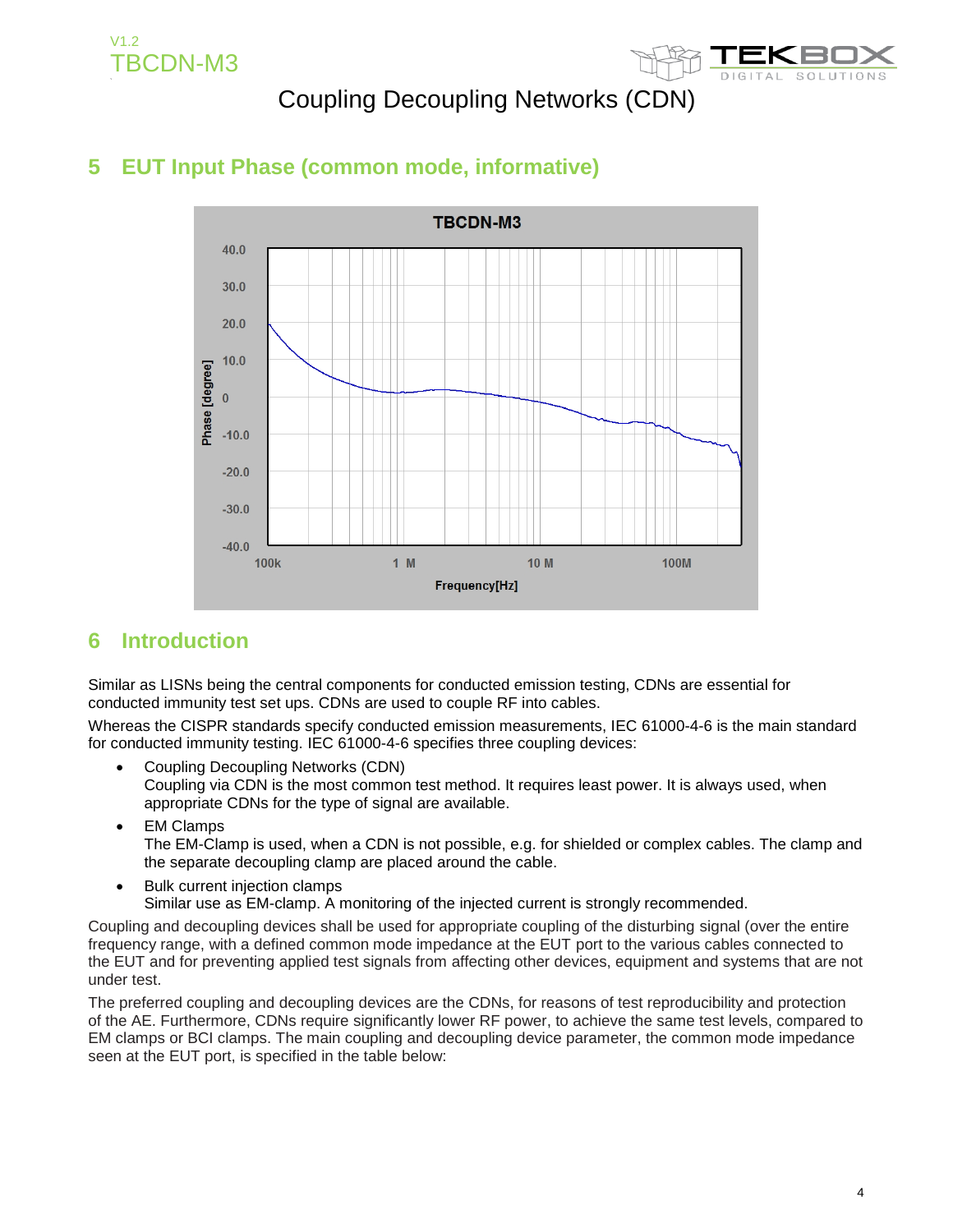



|                           | <b>Frequency band</b>      |                                          |                      |
|---------------------------|----------------------------|------------------------------------------|----------------------|
| Parameter                 | 150 kHz – 24 MHz           | 24 MHz – 80 MHz                          | $80$ MHz $-$ 230 MHz |
| I Common mode impedance I | 150 $\Omega$ ± 20 $\Omega$ | $150 \Omega + 60 \Omega$ / - 45 $\Omega$ | 150 Ω $\pm$ 60 Ω     |

Usage of CDNs:

| Line type                                                                | <b>Examples</b>                            | CDN - type                |
|--------------------------------------------------------------------------|--------------------------------------------|---------------------------|
| Power supply (AC and DC) and                                             | AC mains                                   | CDN - Mx                  |
| earth connection                                                         | DC in industrial installations             |                           |
|                                                                          | Earth connection                           |                           |
| Screened cables                                                          | Coaxial cables                             | $CDN - Sx$                |
|                                                                          | cables used for LAN and USB<br>connections |                           |
|                                                                          | cables for audio systems                   |                           |
| Unscreened balanced lines                                                | <b>ISDN</b> lines                          | CDN - Tx                  |
|                                                                          | telephone lines                            |                           |
| Any line not belonging to other<br>Unscreened unbalanced lines<br>groups |                                            | $CDN - Afx$ or $CDN - Mx$ |

Coupling Decoupling network according to IEC 61000-4-6, example M1, M2, M3:



CDN-M3,  $C_1$  (typical) = 10 nF,  $C_2$  (typical) = 47 nF,  $R = 300 \Omega$ ,  $L \ge 280 \mu$ H at 150 kHz CDN-M2,  $C_1$  (typical) = 10 nF,  $C_2$  (typical) = 47 nF,  $R = 200 \Omega$ ,  $L \ge 280 \mu$ H at 150 kHz CDN-M1,  $C_1$  (typical) = 22 nF,  $C_2$  (typical) = 47 nF,  $R = 100 \Omega$ ,  $L \ge 280 \mu$ H at 150 kHz

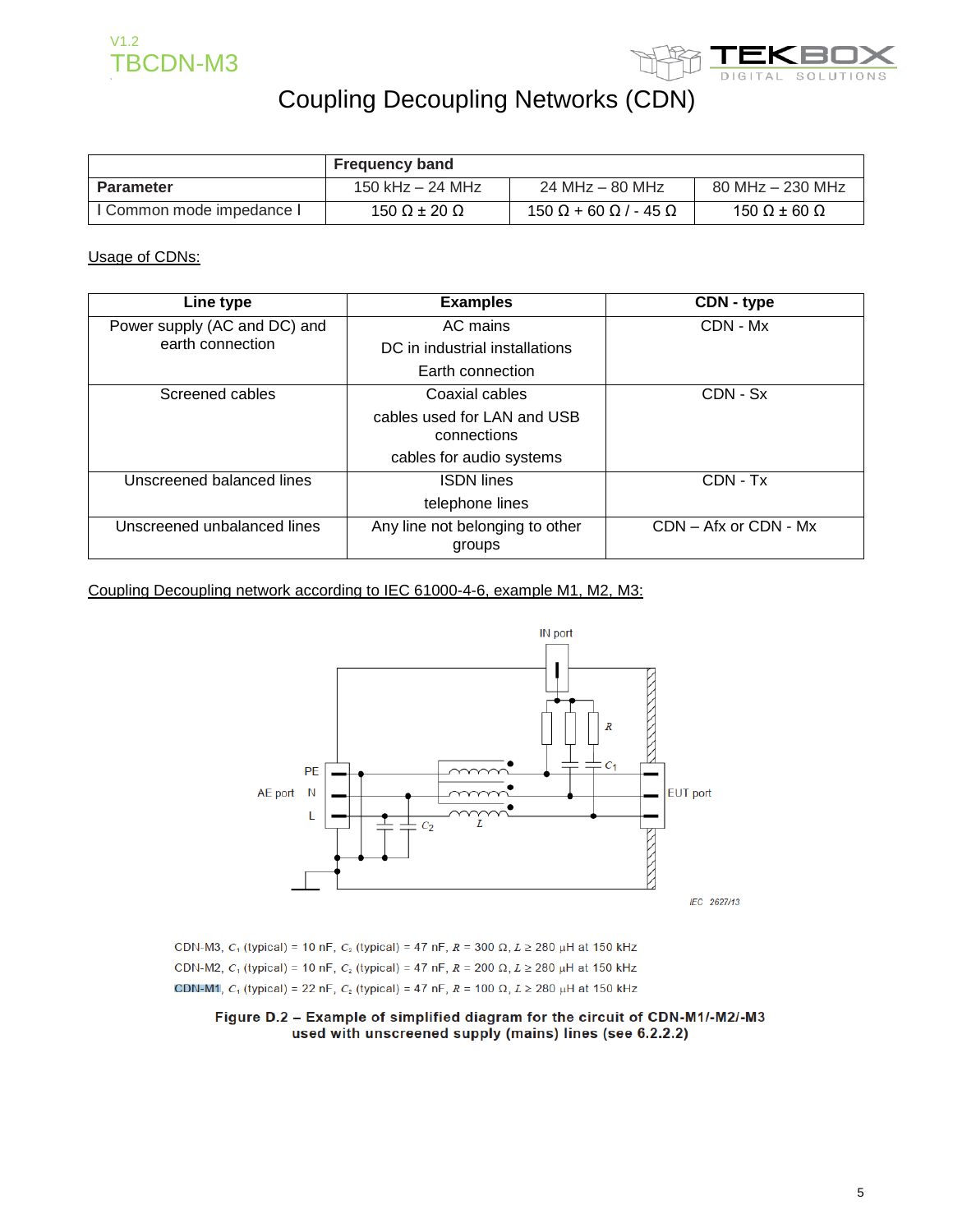



The performance of the CDN shall not be unduly degraded by saturation of the magnetic material due to current drawn by the EUT. Wherever possible, the network construction should ensure that the magnetising effect of the forward current is cancelled by that due to the return current.

If in actual installations the supply wires are individually routed, separate CDN-M1 CDNs shall be used. All input ports shall be treated separately. If the EUT is provided with functional earth terminals (e.g. for RF purposes or high leakage currents), they shall be connected to the reference ground plane:

– through the CDN-M1 when the characteristics or specification of the EUT permits. In this case, the (power) supply shall be provided through an appropriate CDN-Mx type network;

– when the characteristics or specification of the EUT do not permit the presence of a CDN-M1 network in series with the earth terminal for RF or other reasons, the earth terminal shall be directly connected to the reference ground plane. In this case the CDN-M3 network shall be replaced by a CDN-M2 network to prevent an RF shortcircuit by the protective earth conductor. When the equipment was already supplied via CDN-M1 or CDN-M2 networks, these shall remain in operation;

– for a 3-phase supply, a similar adjustment needs to be done regarding the use of an appropriate CDN-Mx type network.

**Warning**: The capacitors used within the CDNs bridge live parts. As a result, high leakage currents may occur and safety connections from the CDN to the reference ground plane are mandatory.

#### **7 Immunity test set up**

The picture below shows a basic conducted immunity test set up. The purpose of the 6 dB attenuator is improved impedance matching between RF power amplifier and CDN:



Following test levels are specified:

| Level                                                                                                                                 | Voltage level (e.m.f.) |              |  |
|---------------------------------------------------------------------------------------------------------------------------------------|------------------------|--------------|--|
|                                                                                                                                       | $U_0$ [V]              | $U_0$ [dBµV] |  |
|                                                                                                                                       |                        | 120          |  |
|                                                                                                                                       |                        | 129.5        |  |
|                                                                                                                                       | 10                     | 140          |  |
| X*                                                                                                                                    |                        | Special      |  |
| * "X" can be any level, above, below or in between the others. The level has to be specified in the dedicated equipment specification |                        |              |  |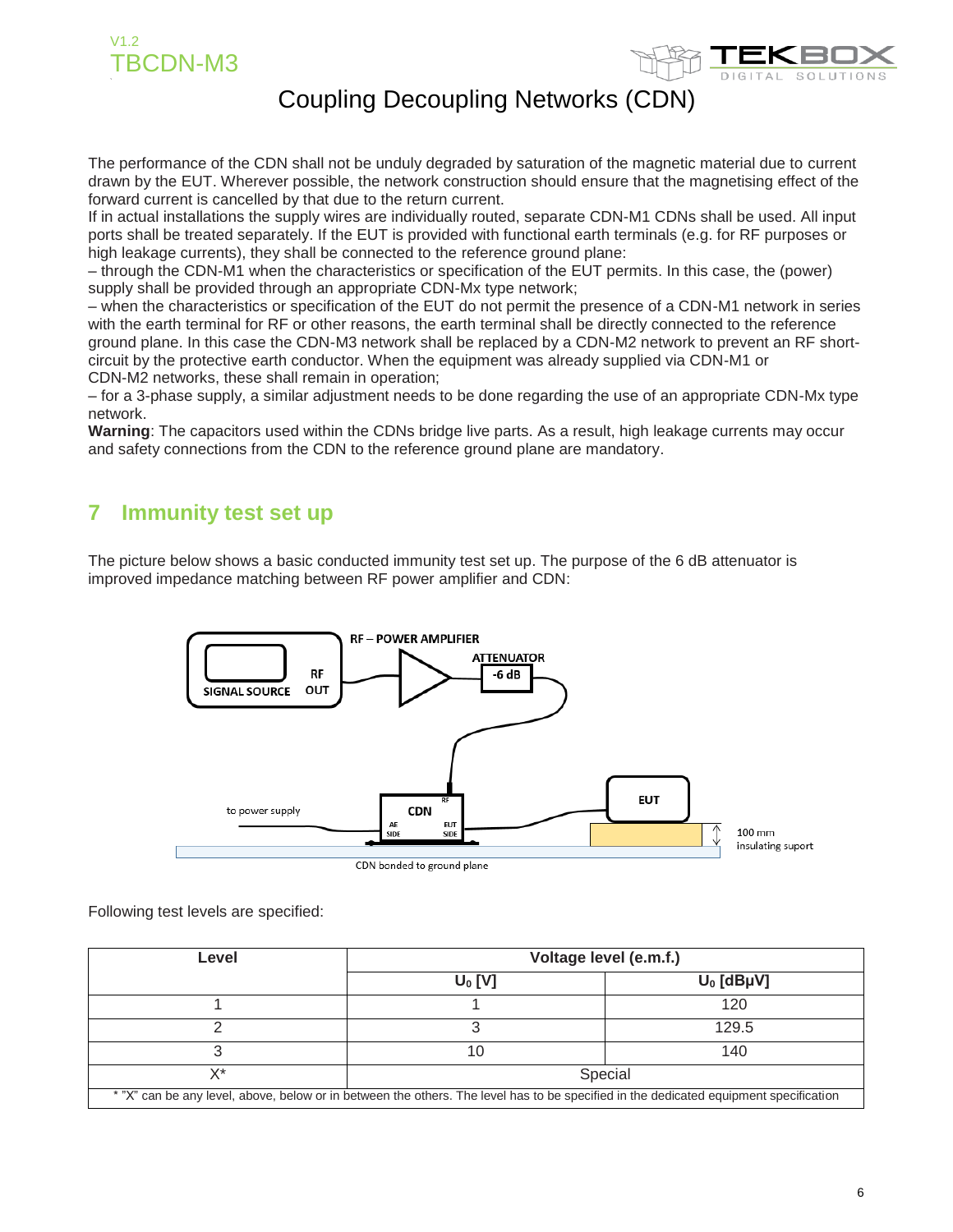



The test levels are set at the EUT port of the coupling devices. For testing of the equipment, this signal is 80 % amplitude modulated with a 1 kHz sine wave to simulate actual threats. The effective amplitude modulation is shown below:



Consequently, the level of the modulated signal must be 5.1 dB higher than the test levels specified by the standard. Adding a 6dB attenuator to improve matching of the RF power amplifiers would require following amplifier output power:

| Level | unmodulated<br>rms voltage | modulated<br>rms voltage | unmodulated RF<br>power | modulated RF power | Including 6 dB<br>attenuator |
|-------|----------------------------|--------------------------|-------------------------|--------------------|------------------------------|
|       | 1 V                        | 1.8V                     | 20 mW / 13 dBm          | 64.8 mW / 18.1 dBm | 257 mW / 24.1 dBm            |
|       | 3V                         | 5.4 V                    | 180 mW / 22.6 dBm       | 589 mW / 27.7 dBm  | 2.34 W / 33.7 dBm            |
|       | 10V                        | 18 V                     | 2 W / 33 dBm            | 6.48 W / 38.1 dBm  | 25.7 W / 44.1 dBm            |

The standard test frequency range is 150 kHz – 80 MHz, with certain device classes being tested from 150 kHz – 230 MHz.

The table below shows a comparison of the required power for level 3, using different coupling methods. These power levels do not consider any 6 dB attenuator.

| <b>Transducer type</b> | Required output power from RF amplifier |
|------------------------|-----------------------------------------|
| <b>CDN</b>             | 7 W                                     |
| BCI - clamp            | 176 W                                   |
| EM - clamp             | 28 W                                    |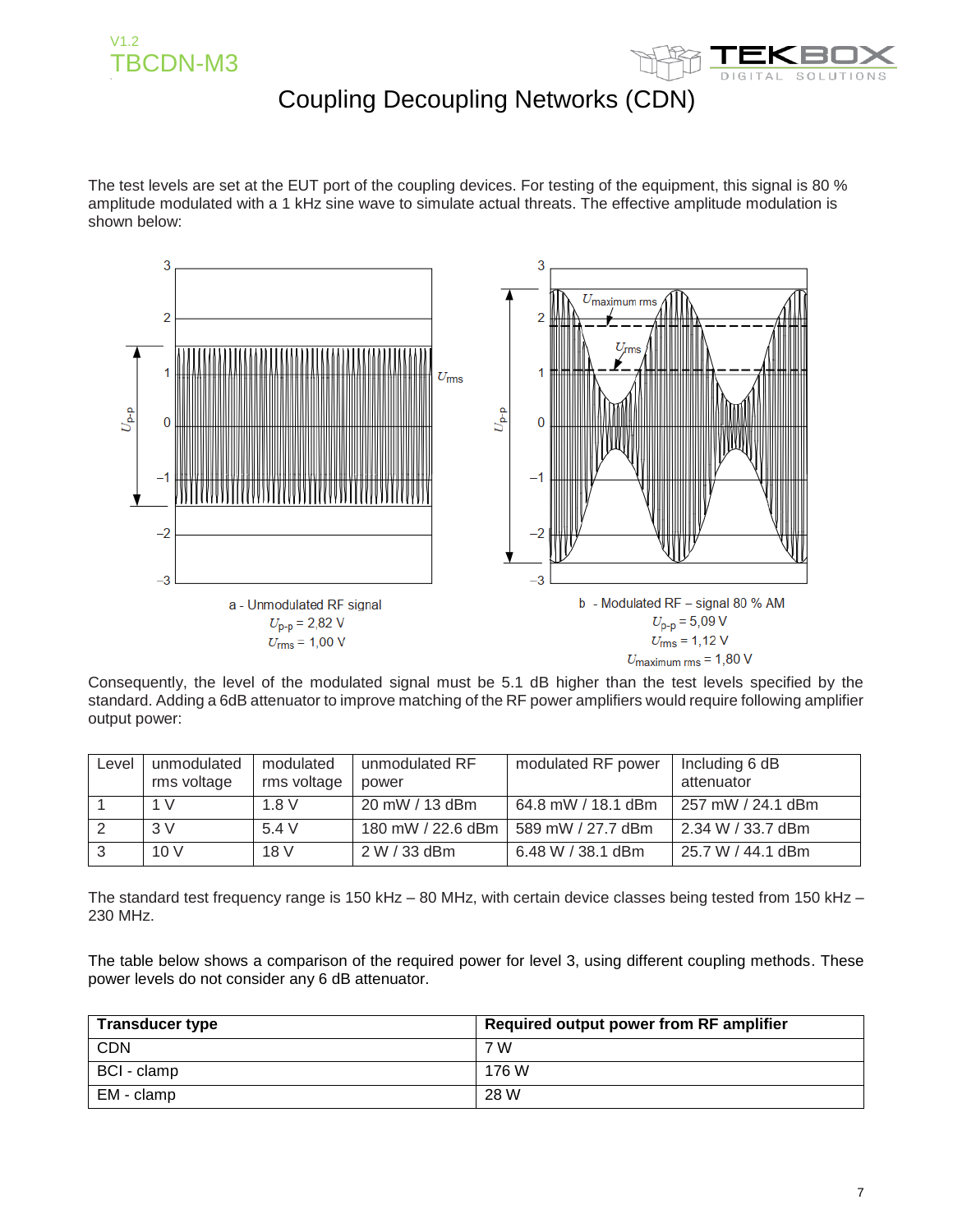



#### **8 Calibration**

#### Frequency range:

Although the requirements in the standard are specified for the frequency range 150 kHz up to 80 MHz, the applicable frequency range depends on the normal installation and operation conditions of the equipment to be tested. In general, the stop frequency will be 80 MHz. In some cases, where small-sized equipment is considered (dimension < λ/4), dedicated product standards may prescribe that the stop frequency is extended up to a maximum of 230 MHz. When using this test method up to higher frequencies, results are influenced by: the size of equipment, the type(s) of interconnecting cables used, and the availability of special CDNs, etc. Further guidance for proper application should be supplied in the dedicated product standards.

On the other hand, NAMUR NE 21 extends the applicable frequency down to 10 kHz.

#### Set up:

• The test generator (RF out) shall be connected via the 6 dB-attenuator to the RF input port of the CDN.

• The EUT port of the CDN shall be connected in common mode via a 150  $\Omega$  to 50  $\Omega$  adapter to a measuring equipment having a 50  $\Omega$  input impedance.

• The AE-port shall be loaded in common mode with a 150  $\Omega$  to 50  $\Omega$  adapter, terminated with 50  $\Omega$ .

The assembly is outlined below.

With direct injection to screened cable (CDN-S types), the 150  $\Omega$  load at the AE-port is not required as the screen will be connected to the ground reference plane at the AE-port side.

With the CDN M-types, CDN AF-types and CDN T-types the 150  $\Omega$  connector is according to standard prescribed, yet the calibration values for these CDN types are virtually independent of the load. This is because these types have capacitors against ground at the AE-port side, which generate a RF-short circuit, comparable to those of the S-types.

Thus with the CDN M-types, CDN AF-types and CDN T-types the load of 150  $\Omega$  at the auxiliary equipment connector can be dispensed with.

In order to calibrate a CDN you require:

- specific calibration adapters
- ground plane exceeding the length of the CDN 20 cm on each side
- 150  $\Omega$  to 50  $\Omega$  adapters

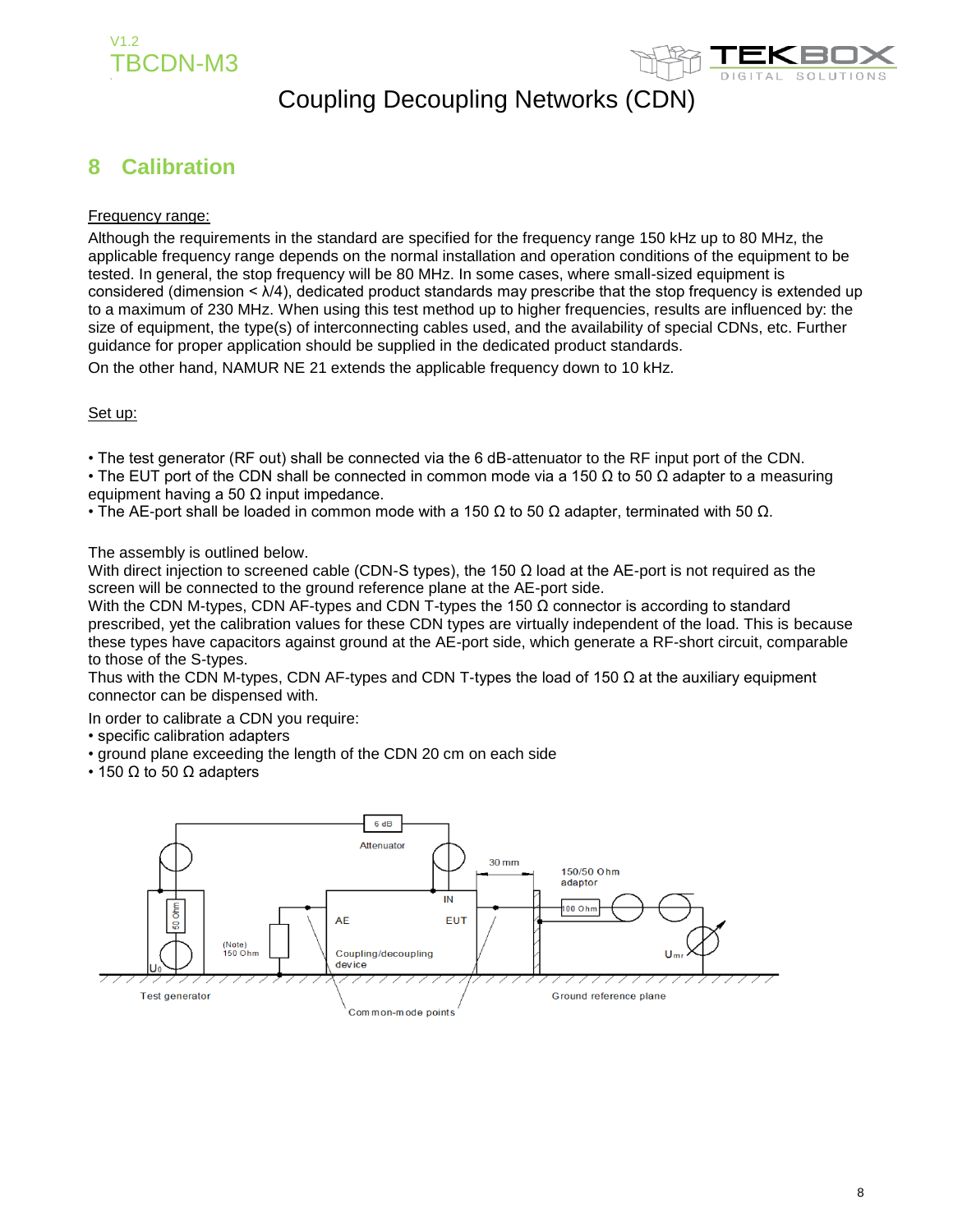



#### CDN common mode impedance

measurement set up:



- Reference ground plane: shall exceed the projection of the coupling and decoupling devices and other components by at least 200 mm.
- The coaxial connector shall be connected horizontally to the EUT port.
- The height  $h$  of the EUT port depends on the individual CDN, which may vary from 30 mm to 100 mm; particular large current CDNs have an EUT port located higher above the reference ground plane.
- Connector plate (with the coaxial connector): 100 mm  $\times$  100 mm for  $h = 30$  mm and 150 mm  $\times$  150 mm for other values of h
- Both connector plates shall be made out of copper, brass or aluminium and shall have a good RF contact.

The input port is terminated with 50  $\Omega$ . The impedance requirement shall be met with the AE port open or shorted to ground.

CDN common mode impedance values:

150 kHz – 24 MHz: 150 Ω ±20 Ω 24 MHz – 80 MHz: 150 Ω +60 Ω /-45 Ω 80 MHz – 230 MHz: 150 Ω ±60 Ω

Voltage division factor

Measurement set up:



Voltage division factor RF-port to EUT-port: 150 kHz – 80 MHz: 9.5 dB ± 1dB 80 MHz – 230 MHz: 9.5 dB +3 dB / - 2 dB